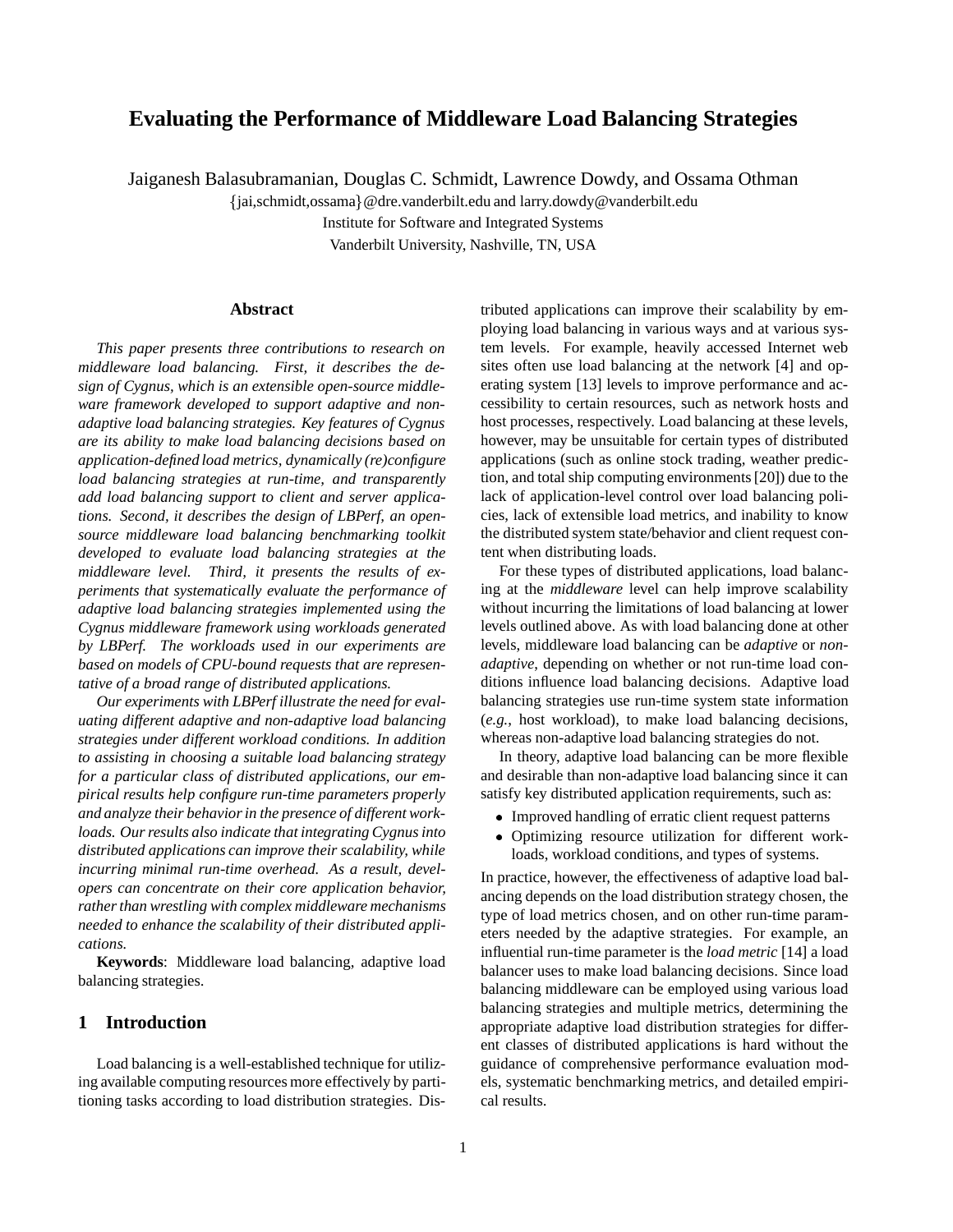Our earlier work [18, 17, 19] on middleware load balancing focused on (1) defining a nomenclature that can describe various forms of load balancing middleware, (2) creating a flexible and portable load balancing model, (3) identifying advanced features of load balancing middleware that can be used to enhance and optimize this load balancing model, (4) designing a middleware framework that supports the RoundRobin, Random, and LeastLoaded load balancing strategies, and (5) developing an efficient load balancing service that implements the strategies using standard middleware features.

This paper explores a previously unexamined topic pertaining to load balancing middleware by *characterizing workload models in distributed systems and empirically evaluating the suitability of alternative middleware load balancing strategies for distributed applications that generate these workloads*. We evaluate these strategies in the context of two technologies:

- *LBPerf*, which is a benchmarking toolkit for evaluating middleware load balancing strategies.
- *Cygnus*, which is an extensible C++ middleware framework that supports a range of adaptive and nonadaptive load balancing strategies.

LBPerf and Cygnus are open-source and available from deuce.doc.wustl.edu/Download.html.

We developed Cygnus to investigate the pros and cons of adaptive and non-adaptive load balancing strategies operating in standard middleware distributed systems. The results of applying LBPerf to Cygnus show that well-designed adaptive load balancing strategies can improve the performance of the system in the presence of a range of CPU loads. Moreover, the threshold values associated with adaptive load balancing strategies help meet key quality of service (QoS) requirements needed by certain types of distributed applications.

The remainder of this paper is organized as follows: Section 2 presents our load balancing and distributed system models; Section 3 examines the architecture of the Cygnus middleware framework used to implement the load balancing experiments conducted in this paper; Section 4 introduces the LBPerf middleware load balancing toolkit used to drive the benchmarking experiments in this paper and analyzes empirical results that evaluate the suitability of various middleware load balancing strategies for distributed applications; Section 5 compares our research on middleware load balancing with related work; and Section 6 presents concluding remarks.

# **2 Middleware Load Balancing Architecture and Distributed System Model**

This section presents the architecture our middleware load balancing service and distributed system model. We

first illustrate the key requirements for a middleware load balancing service and provide an overview of the architectural concepts and components of our middleware load balancing service. We then describe the distributed system model used in the evaluation of this service.

# **2.1 Key Middleware Load Balancing Requirements**

The following are the key requirements of a middleware load balancing service [18]:

- **General purpose** A load balancing service should make little or no assumptions about the types of applications whose loads it balances.
- **Transparency** A load balancing service should balance loads in a manner transparent to client applications (and as transparently as possible to servers).
- **Adaptive** A load balancing service should be able to adapt its load balancing decisions based on dynamic load changes.
- **Scalable and Extensible** A load balancing service should provide scalability to a distributed application by utilizing available computing resources to handle a large number of client requests and manage many servers efficiently, and should be neutral to different load balancing strategies.

# **2.2 The Structure and Dynamics of a Middleware Load Balancing Architecture**

The key middleware load balancing concepts we defined to meet the requirements outlined in Section 2.1 are shown in Figure 1 and described below:

- **Load balancer**, which is a component that attempts to distribute the workload across groups of servers in an optimal manner. A load balancer may consist of a single centralized server or multiple decentralized servers that collectively form a single logical load balancer.
- **Member**, which is a duplicate of a particular object on a server that is managed by a load balancer. It performs the same tasks as the original object. A member can either retain state (*i.e.*, is *stateful*) or retain no state at all (*i.e.*, is *stateless*).
- **Object group**, which is a group of *members* across which loads are balanced. Members in such groups implement the same remote operations.
- **Session**, which in the context of load balancing middleware defines the period of time that a client invokes remote operations to access services provided by objects in a particular server.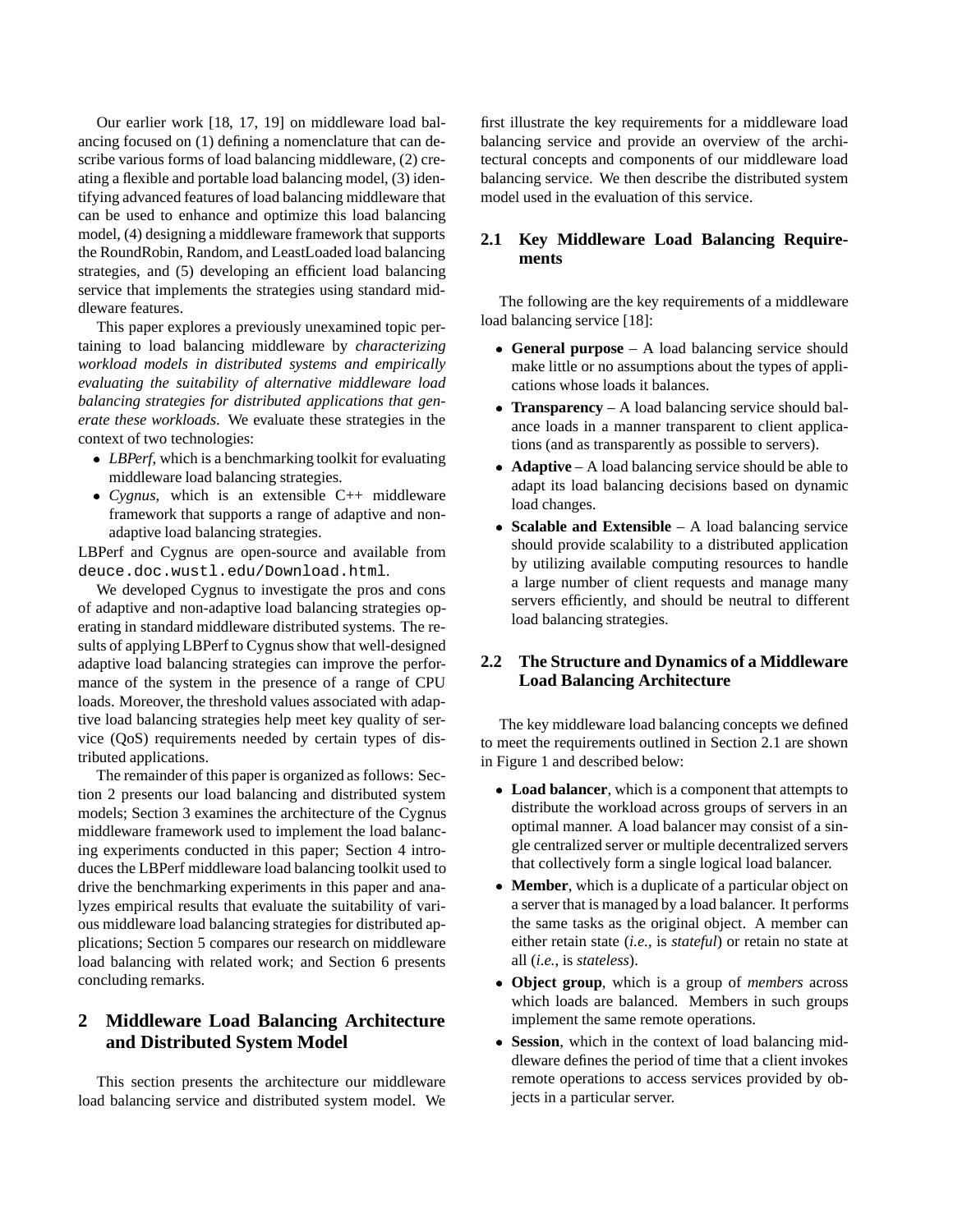

**Figure 1. Key Middleware Load Balancing Service Concepts**

### **2.3 Distributed System Model**

Figure 2 shows the model of the distributed system used as the basis for the load balancing experiments in this paper. In this model, distributed systems are built by interconnect-



**Figure 2. Distributed System Model**

ing clients and servers. Each server is a member of an object group. All servers register themselves with a load balancer, which itself consists of one or more servers that mediate between different elements of the load balancing service.

When a client invokes an operation, this request is initially intercepted by the load balancer. The load balancer finds an object group member (*i.e.*, a server) suitable to handle the request and then redirects the operation request to the designated group member using the underlying middleware request redirection support. Client applications are thus assigned a group member to handle their request. The overhead of contacting the load balancer is incurred only for the *first* request. Henceforth, the client communicates to its designated server directly, unless further dynamic adaptation is needed (and supported by the load balancing service, of course).

As with the load balancing service described in Section 2.2, the distributed system model presented above can be implemented on a range of middleware platforms. Section 3 describes how we implemented this model using the Cygnus load balancing middleware framework.

## **3 Overview of Cygnus**

This section presents an overview of the Cygnus load balancing framework, which is a CORBA [16] implementation of the middleware load balancing architecture described in Section 2.2. In addition to explaining the responsibilities of the key components in Cygnus, we describe Cygnus's load balancing strategies and load monitors and show how all these elements interact at run-time. Section 4 then describes benchmarks that evaluate the performance of Cygnus empirically.

### **3.1 Components in the Cygnus Load Balancing Framework**

Figure 3 illustrates the components in the Cygnus load balancing framework. The components in this figure form



**Figure 3. Load Balancing Components in Cygnus**

a middleware load balancing framework that provides the following capabilities:

 The **load manager** is a *mediator* [8], that is the application entry point for all load balancing tasks. This component facilitates client and object group member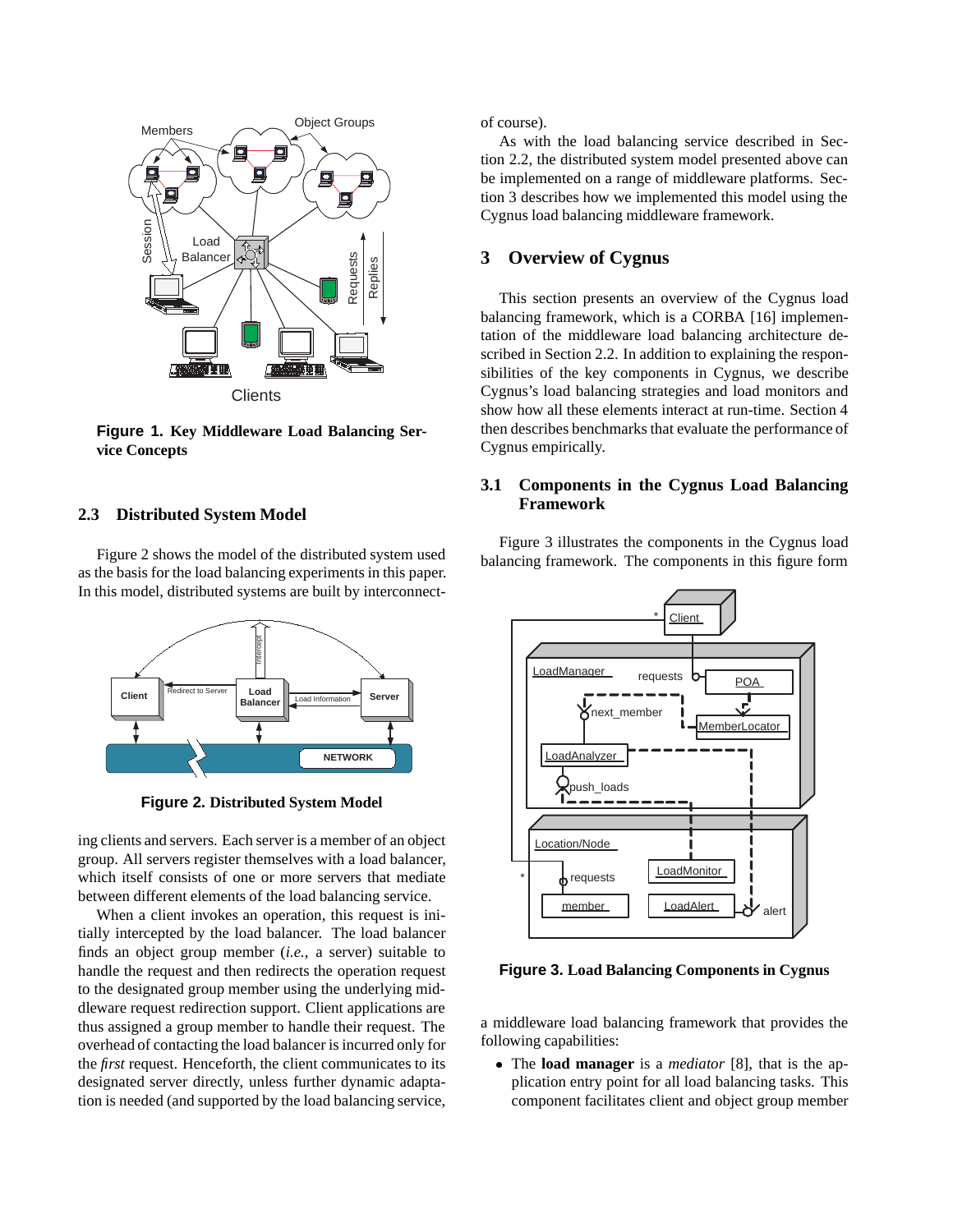participation in load balancing decisions without exposing them to implementation details that should remain internal to the load balancing service.

- The **member locator** is the *interceptor* [21] that binds a client to an object group member. This component allows the load balancer to transparently inform the client to invoke requests on the chosen object group member.
- The **load analyzer** examines load conditions and triggers load shedding when necessary based on the load balancing *strategy* in use. This component also decides which object group member will receive the next request. Distributed applications whose loads change frequently can use the load analyzer to self-adaptively choose new load metrics and load balancing strategies at run-time.
- The **load monitor** makes load reports available to the load manager, thereby decoupling potentially application-specific load retrieval tasks from the load balancer. This component also allows the load balancer to independent of the load-metric.
- The **load alert** acts as a *mediator* between the load balancer and the object group member. It shields the object group member from load shedding instructions issued by the load balancer by handling those instructions and taking appropriate actions, such as intercepting client requests and transparently redirecting them to the load balancer.

# **3.2 Cygnus Load Balancing Strategies**

The following load balancing strategies are currently integrated into the Cygnus middleware framework described in Section 3.1:

- **RoundRobin** This non-adaptive strategy keeps a list of locations containing at least one object group member, and selects members by simply iterating through that location list.
- **Random** This non-adaptive strategy keeps a list of locations where object group members are present and randomly chooses a location to serve a request.
- **LeastLoaded** This adaptive strategy allows locations to continue receiving requests until a threshold value is reached. Once the threshold value is reached, subsequent requests are transferred to the location with the lowest load.
- **LoadMinimum** This adaptive strategy calculates the average loads at locations containing object group members. If the load at a particular location is higher than the average load and greater than the least loaded location by a certain *migration threshold percentage*, all subsequent requests will be transferred to the least loaded location.

Two key elements of Cygnus's adaptive load balancing strategies are their *transfer* and *granularity* policies [6]. The transfer policy determines whether a request should continue to be processed at the server where it is currently being processed or migrated to another server. The granularity policy determines which object group member receives the request selected for execution.

Transfer policies typically use some type of *load metric* threshold to determine whether the particular location is overloaded. Cygnus supports the following load metrics:

- **Requests-per-second**, which calculates the average number of requests per second arriving at each server.
- **CPU run queue length**, which returns the load as the average number of processes in the OS run queue over a specific time period in seconds, normalized over the number of processors.
- **CPU utilization**, which returns the load as the CPU usage percentage.

Cygnus load monitor components outlined in Section 3.1 measure the loads at each endsystem based on the configured load metrics.

Granularity policies typically focus on entities such as a host or process. For example, a host-oriented load balancer would balance loads across multiple hosts and a processoriented load balancer would balance loads across multiple processes. Since certain granularity levels may not be suitable for all types of applications, Cygnus performs load balancing at a more abstract unit of granularity, namely *location*, which can be defined to be whatever the application developer chooses. For instance, members of one object group could be load balanced at the host level, whereas members of another object group could be balanced at the process level. Cygnus only sees abstract locations, however, which increases its flexibility since its load balancing strategies need not be designed for specific granularities.

### **3.3 Dynamic Interactions in the Cygnus Load Balancing Framework**

Figure 4 illustrates how Cygnus components (Section 3.1) interact with each other and with the load balancing strategies (Section 3.2) at run-time. As shown in this figure, the following interactions occur when Cygnus components process client requests:

- 1. A client invokes an operation on what it believes to be its target CORBA object. In actuality, however, the client transparently invokes the request on the load manager itself.
- 2. The load manager dispatches that request to its member locator component.
- 3. The member locator component queries the load analyzer component for an object group member (server) to handle the request.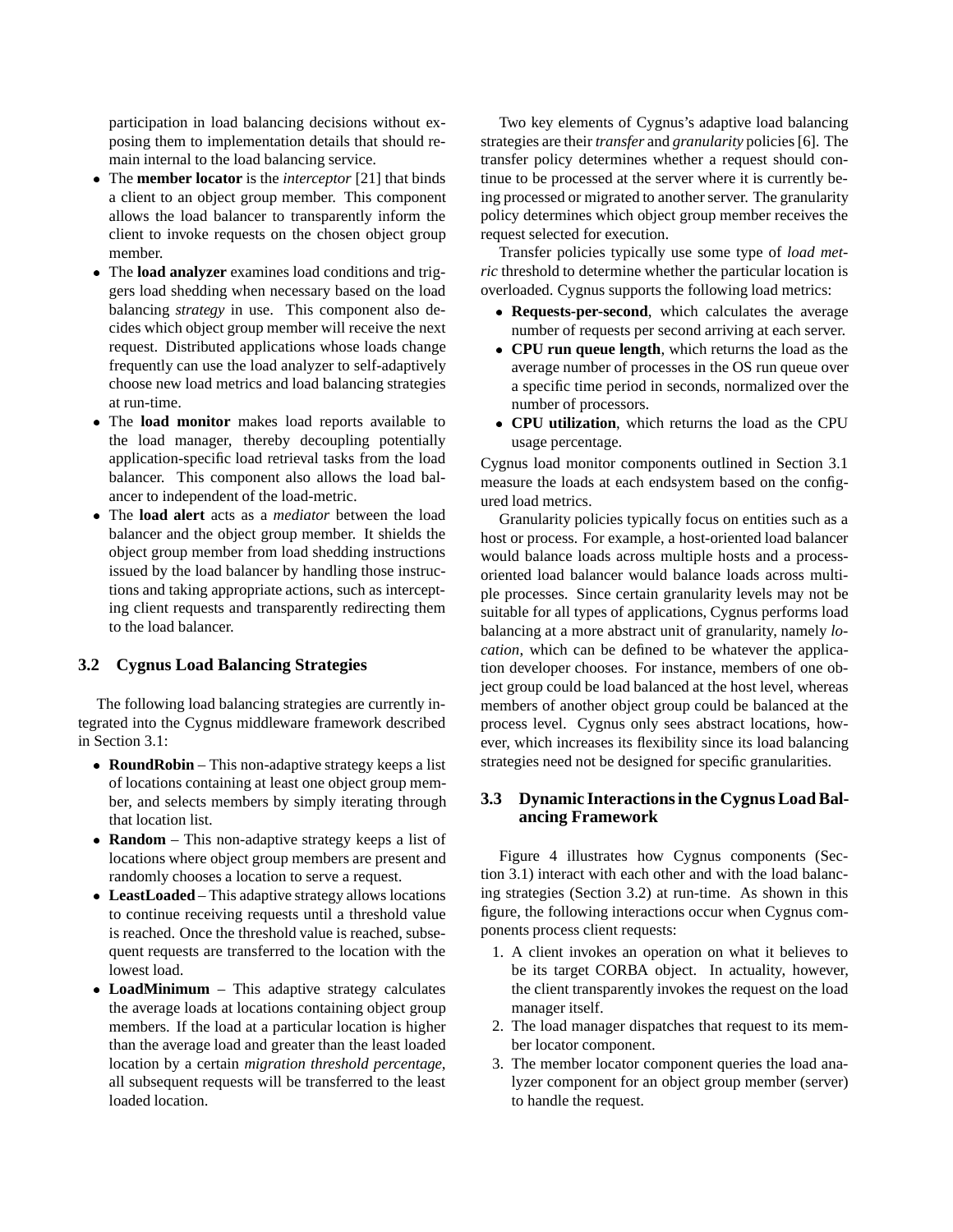

**Figure 4. Interactions Between Cygnus Components**

- 4. After a member is chosen by the load analyzer, the member locator component uses the standard CORBA GIOP LOCATION FORWARD message to dynamically and transparently redirect the client to that member.
- 5. Clients start sending requests directly to the chosen object group member. The load manager component is not involved in any requests that are sent, eliminating the additional indirection and overhead incurred by per-request load balancing architectures [18].

The remaining activities described below are carried out by Cygnus only when adaptive load balancing strategies are used.

- 6. The load monitor monitors a location's load and this information is reported to the load analyzer.
- 7. As loads are collected, the load analyzer analyzes the load at all known locations.
- 8. When the load analyzer detects that an object group member is overloaded, the load manager does not inform the client that it needs to contact another less loaded object group member. To fulfill the transparency requirements, the load manager issues an *alert* to the load alert component residing at the location where the object group member resides.
- 9. When instructed by the load analyzer, the load alert component uses the GIOP LOCATION FORWARD message to dynamically and transparently redirect subsequent requests sent by one or more clients back to the load manager, whose object reference it obtained from the contents of the alert message.

### **4 Empirical Results**

This section describes the design and results of experiments that empirically evaluate the performance of Cygnus's adaptive and non-adaptive load balancing strategies outlined in Section 3.2. These results illustrate how Cygnus addresses the key middleware load balancing requirements outlined in Section 2.1. In particular, they show:

- How Cygnus improves the scalability of distributed applications, without incurring significant run-time overhead.
- How well Cygnus's adaptive load balancing strategies adapt to changing workload conditions.
- How different threshold values help maintain QoS properties needed by certain distributed applications.

We start by describing the workload model used to evaluate the performance of Cygnus's load balancing strategies empirically. We next describe the hardware and software infrastructure used in our experiments. We then describe the experiments themselves, focusing on the load metrics and the run-time configuration for the adaptive load balancing strategies we evaluate. Finally, we present and analyze the empirical results.

### **4.1 Workload Model**

A key motivation for studying load balancing performance is to compare and contrast different architectures and strategies. The performance of these architectures and strategies is often evaluated by conducting benchmarking experiments under different environments and test configurations [23]. The results of such experiments are not particularly useful, however, unless the system workload is representative of the context in which the load balancer and applications will actually be deployed. This section therefore describes the workload model we use in Section 4.5 to empirically evaluate the performance of Cygnus's load balancing strategies described in Section 3.2.

#### **4.1.1 Workload Characterization for Load Balancing**

Accurately characterizing workload is important when planning and provisioning scalable distributed systems. This activity starts by defining a distributed system model (see Section 2.3) that conveys the components in the system, how these components interact, and what types of inputs are possible. This activity produces a *workload model*, which could be:

- **A closed analytical queuing network model** [5], where workloads are characterized by information such as input parameters, job arrival rates, and system utilization.
- **A simulation model** [22], where workloads include additional scenarios, such as concurrency and synchronization.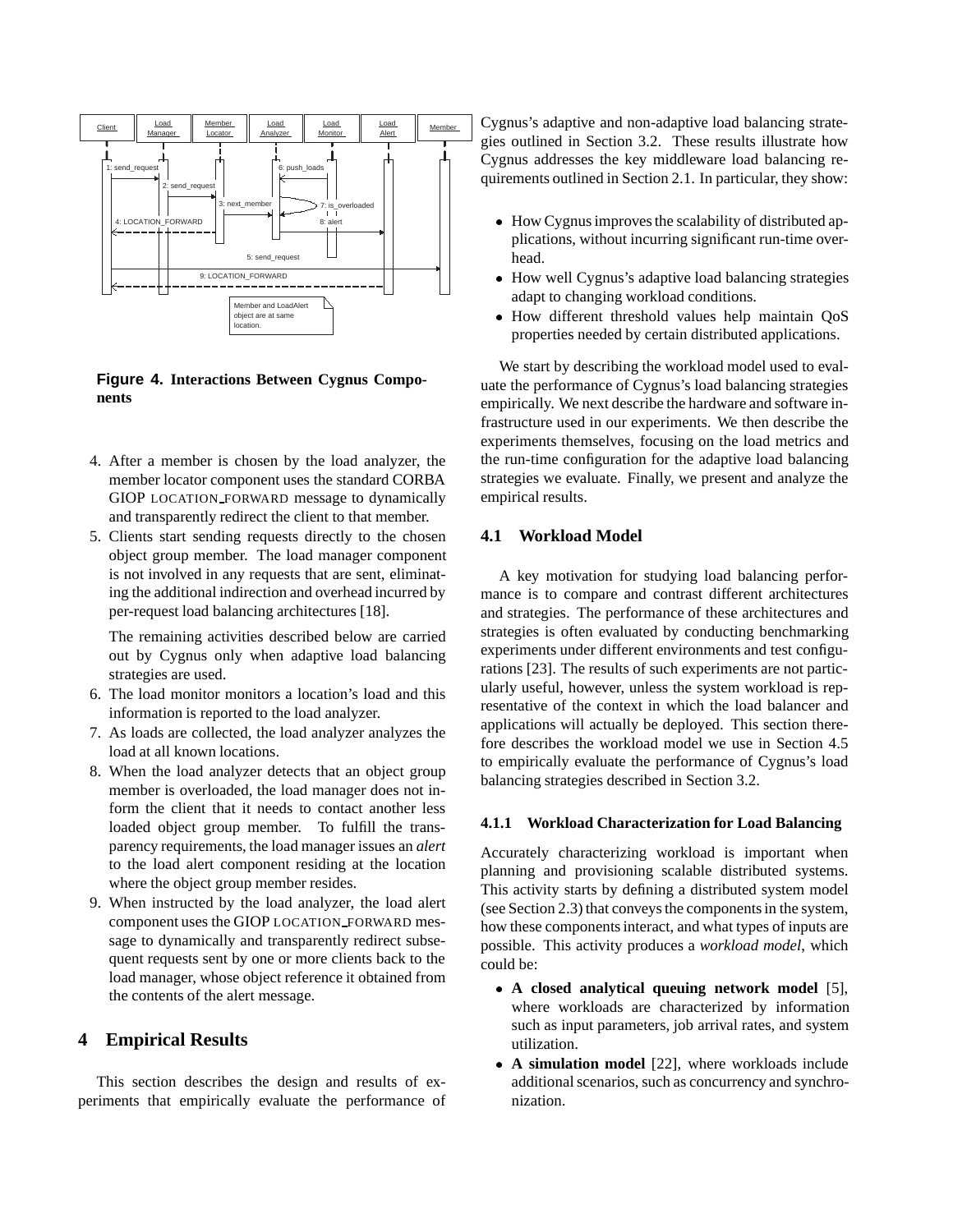**An executable model** [23], where workloads capture the request traffic patterns experienced by the system to help demonstrate empirically how the system will behave.

This paper focuses on executable workload models because our performance studies are based on the Cygnus middleware load balancing framework described in Section 3. We are therefore interested in analyzing the behavior of Cygnus using workloads that are characteristic of actual application scenarios. To facilitate this analysis, we developed a benchmarking toolkit called LBPerf, which generates workloads that mimic the processing performed in middleware-based distributed systems and then uses these workloads to test the behavior of middleware load balancing services. Based on the the model described in Section 2.3, workloads generated by LBPerf can be further classified according to:

- **Resource type**, where workloads can be characterized by the type of resource being consumed, *e.g.*, CPU usage, I/O usage, and overall system usage.
- **Service type**, where workloads can be characterized by the type of service performed by servers on behalf of clients, *e.g.*, a database transaction, an e-mail transaction, or web-based search.
- **Session type**, where workloads can be characterized by the type of requests initiated by a client and serviced by a server in the context of a session. These requests can be of any type, including the resource type and the service type of requests.

#### **4.1.2 Workload Characterization for Cygnus**

To compare the performance of the adaptive load balancing strategies (Section 3.2) implemented in the Cygnus middleware load balancing framework (Section 3.1), this paper focuses on **session type** workloads for middleware-based distributed systems.

We do not consider **resource type** workloads since in middleware-based distributed systems it is possible to receive simple requests (*e.g.*, to obtain the server's object reference from a Naming or Directory Service) that do not incur significant resource usage. So the middleware load balancing service should not be tied down to the resource usage of requests and should be usage neutral.

We also do not consider **service type** workloads because of the different resource usage associated with those workloads. For example, a single request could fetch a large table of numbers from a database (resulting in I/O usage) and then determine if any number is prime (resulting in CPU utilization). Designing a single load metric to measure the load in such cases can be very hard. We therefore focus on **session type** workloads, which include both resource and service type workloads, *i.e.*, the resource usage associated with those workloads can be either CPU or I/O. This paper, however, just focuses on session type workloads that incur CPU resource usage.

Section 4.5 describes results from empirical experiments that apply the workload model presented above to evaluate the performance of Cygnus's load balancing strategies. These experiments make the following assumptions pertaining to the workload model discussed above:

- Load balancers used the run-time load information, but did not use the type of their client requests to make decisions on which server will run the requests.
- Though Cygnus need not make any assumptions about the servers whose loads it balances, all server hosts in the experiments we ran were homogeneous, *i.e.*, they all had similar processing capabilities.
- Session length was not known *a priori*, *i.e.*, the load balancer and servers did not know in advance how much time was spent processing client requests.

### **4.2 Hardware/Software Testbed**

All benchmarks conducted for this paper were run on Emulab (www.emulab.net), which is an NSF-sponsored testbed at the University of Utah that facilitates simulation and emulation of different network topologies for use in experiments that require many nodes. As shown in Figure 5, we used Emulab to emulate the distributed system model described in Section 2.3. Our Emulab experiments



**Figure 5. Load Balancing Experiment Testbed**

used between 2 and 41 single CPU Intel Pentium III 850 MHz and 600 MHZ PCs, all running the RedHat Linux 7.1 distribution, which supports kernel-level multi-tasking, multi-threading, and symmetric multiprocessing. All PCs were connected over a 100 Mbps LAN and version 1.4.1 of TAO was used. The benchmarks ran in the POSIX real-time thread scheduling class [12] to enhance the consistency of our results by ensuring the threads created during the experiment were not preempted arbitrarily during their execution.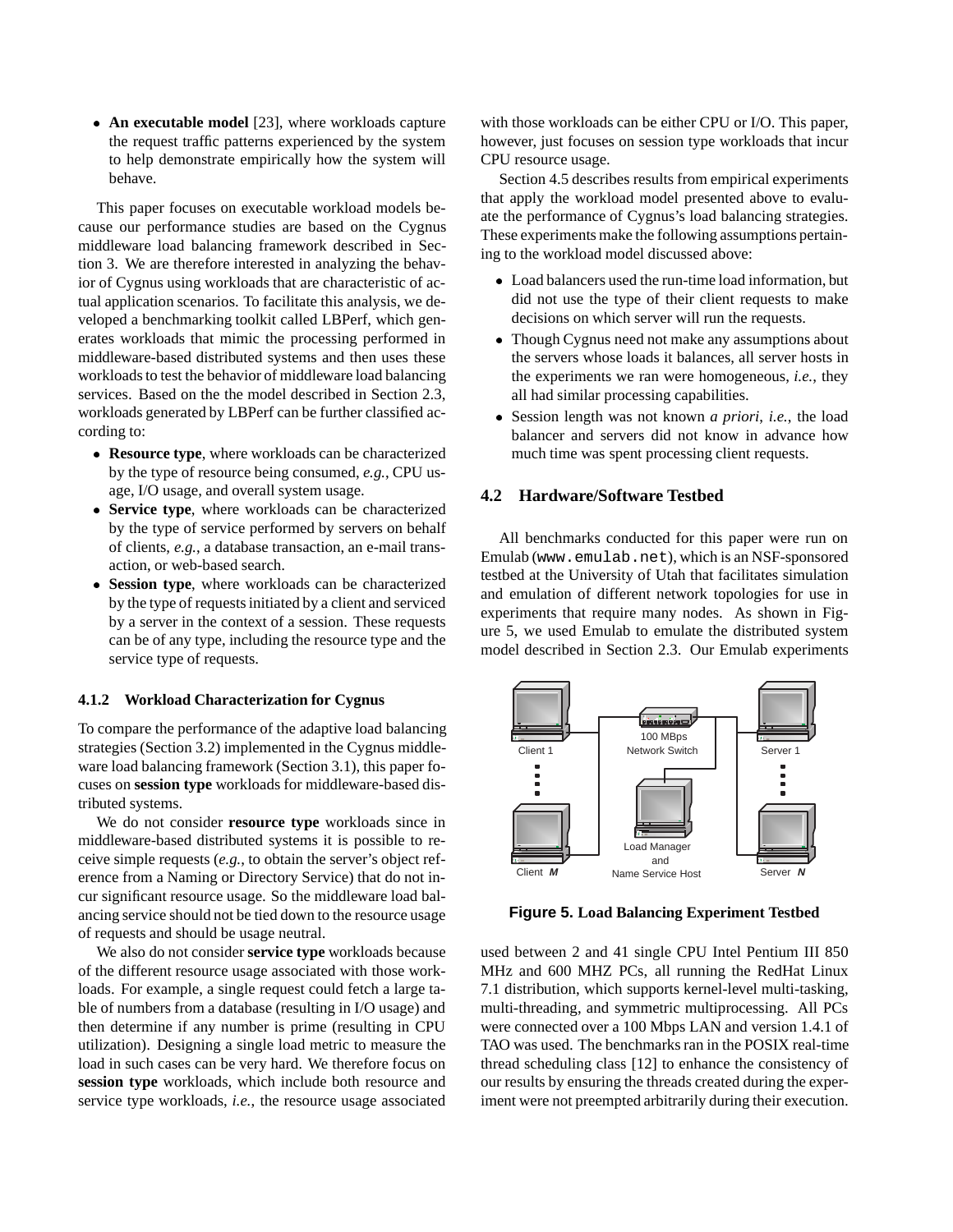### **4.3 Benchmarking Experiments and Results**

The core CORBA benchmarking software is based on the single-threaded version of the "Latency" performance test distributed with the LBPerf open-source benchmarking toolkit. The Latency performance test creates a session for clients to communicate with servers by making a configurable number of iterated requests. All benchmarks tests can be configured with the load balancing strategies supported by Cygnus, which currently include the RoundRobin, Random, LeastLoaded, and LoadMinimum strategies described in Section 3.2. LBPerf can conduct the following measurements for a session between the clients and the servers:

- **Throughput**, which is the number of requests processed per second by the server during a particular session with the client.
- **Latency**, which is the roundtrip time taken for a particular request from the time it was invoked by the client until the reply for the request came from the server.

To emulate the workload model described in Section 4.1, LBPerf enables developers to generate whatever workload is representative of particular distributed applications whose workloads require balancing.

### **4.3.1 Run-time Configuration of Adaptive Load Balancing Strategies**

Prior work [6, 14] shows the performance of adaptive load balancing strategies depends on the following factors:

- The load metric(s) used to make migration and balancing decisions. Common metrics include requests-persecond, CPU run-queue length over a given period of time, and CPU utilization.
- The parameters chosen to configure the adaptive load balancing strategies at run-time. Common parameters include the interval chosen for reporting server loads and threshold values that affect load balancing decisions when analyzing those loads.

Section 3.2 described the load metrics supported by Cygnus. We now describe how the benchmarking experiments conducted for this paper used the Cygnus run-time configuration parameters described below.

 **Load reporting interval**, which determines the frequency at which server loads are propagated to the load balancer. The *load reporting interval* should be chosen depending on the current load and request arrival rate in the system [22]. Since the benchmarking experiments in Section 4.5 cover different workload scenarios, the load reporting interval used is stated for each experiment.

 **Reject and critical threshold values**, which can be set for the LeastLoaded load balancing strategy. The *reject threshold* determines the point at which Cygnus will avoid selecting a member with a load greater than or equal to that load threshold. The *critical threshold* determines the point at which Cygnus informs servers to shed loads by redirecting requests back to Cygnus.

Changing threshold values to correspond to the workload can improve client response time [23]. For example, if the number of requests is very high and the load metric is the number of requests-per-second at each location, the reject and critical threshold values should be higher than when the number of requests is comparatively lower. Otherwise, incoming requests will frequently exceed the reject and critical threshold values and trigger unnecessary load migrations and unstable load balancing decisions. These threshold values must therefore be set properly to ensure that (1) portions of the load on a highly loaded server are migrated to a less loaded server and (2) highly loaded servers do not repeatedly shed load by migrating their load to less loaded servers, thereby incurring unnecessary communication overhead. Since the benchmarking experiments used in this paper cover different workload scenarios, the threshold values used are stated before each experiment in Section 4.5.

- **Migration threshold percentage values**, which can be set for the LoadMinimum load balancing strategy. The *migration threshold* determines the load difference needed between the load at (1) the most heavily loaded location and (2) the least loaded location to trigger the migration of the load from the heavily loaded location to the least loaded location.
- **Dampening value**, which determines what fraction of a newly reported load is considered when making load balancing decisions. Cygnus's *dampening value* can range between 0 and 1 (exclusive). The higher the value, the lower the percentage of newly reported load taken into account by Cygnus when analyzing that load. In particular, the dampening value affects how sensitive Cygnus is to changes in loads. A dampening value of 0.1 was chosen for these experiments so that Cygnus used a higher fraction of the server load at a particular moment. Our goal was to provide Cygnus with finer grained load analysis, while simultaneously reducing its sensitivity to large changes in load.

# **4.4 Cygnus Overhead Measurements**

Figure 2 shows how a client request is intercepted by Cygnus's load balancer component, which then binds the request to a server it choses. Subsequent requests will then be issued directly to the chosen server, as discussed in Sec-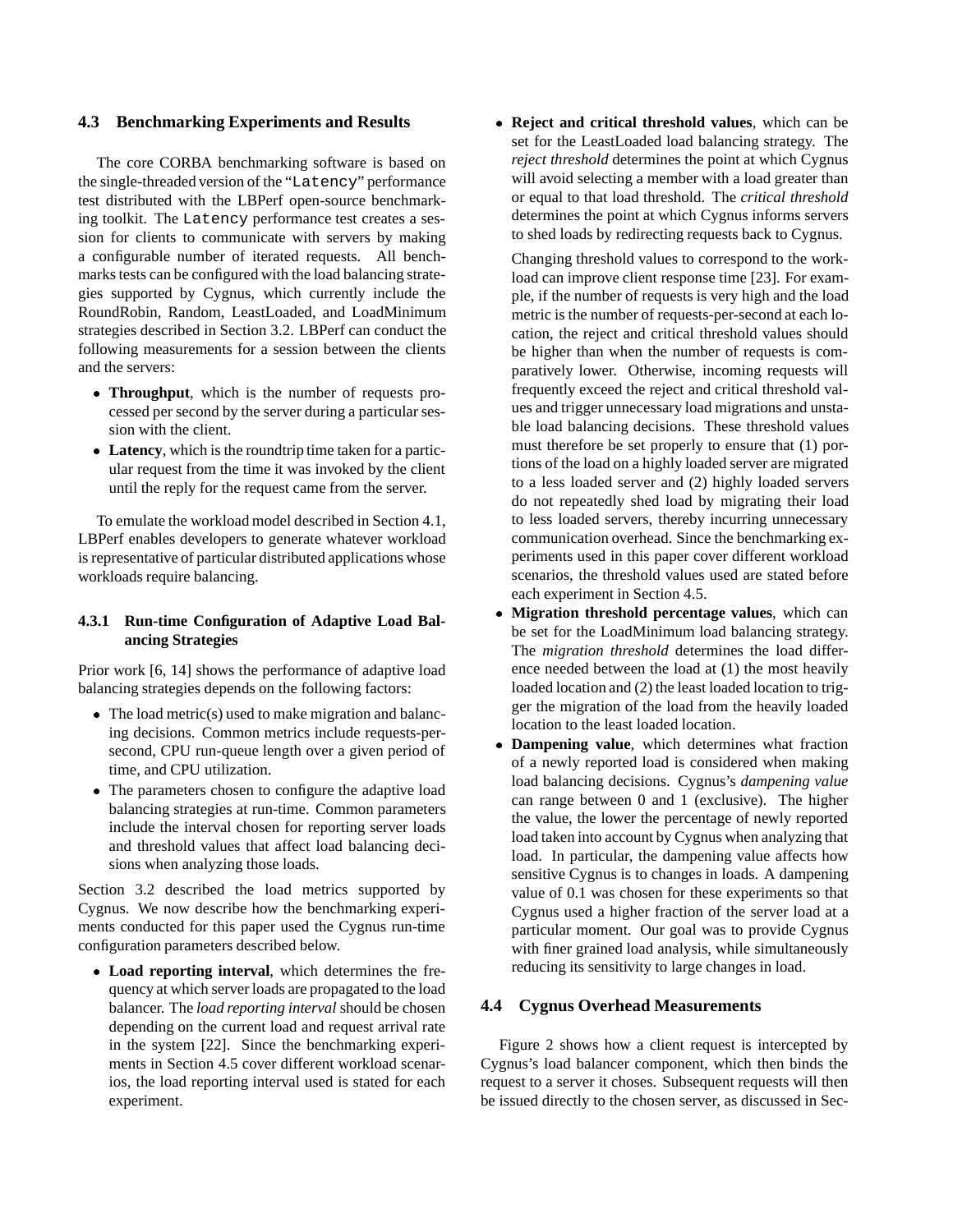tion 3.3. Below we present empirical results that show the overhead incurred in a load balanced application by this initial call to Cygnus's load balancer. The number of clients in these experiments ranged from 2, 4, 8, and 16, where each client made 500,000 invocations to a single server. The experiments were repeated for Latency test configurations (Section 4.3) that included no load balancing support (the baseline), as well as load balancing support using Cygnus's RoundRobin, Random, LeastLoaded, and LoadMinimum strategies.

Figure 6 illustrates how client request throughput varies as the number of clients and servers increase for each configuration described above. This figure shows how request



**Figure 6. Cygnus Overhead Measurements**

throughput decreased for all strategies as the number of clients increased, as expected. Figure 6 also shows, however, that the baseline throughput of the Latency test is roughly the same, *i.e.*, the throughput values experienced by clients with and without load balancing support were similar. These results indicate that Cygnus does not add significant overhead to distributed applications.

### **4.5 Behavior of Different Load Balancing Strategies**

Having shown in Section 4.4 that Cygnus does not incur appreciable overhead, we now present results that quantify the behavior of Cygnus's load balancing strategy in different circumstances.

### **4.5.1 Cygnus Behavior Under CPU-intensive Workloads**

Below we evaluate the performance of Cygnus's load balancing strategies in the presence of light and heavy CPU loads. We define a process that incurs light CPU load as a one that does CPU-intensive work but takes comparatively less time to complete than a process that incurs heavy CPU load. Four servers were used in each experiment and the number of clients ranged from 8, 16, and 24 (a larger number of clients than servers was chosen so that very heavy workloads could be imposed on the servers). The clients were divided into two groups: (1) light CPU load generating clients and (2) comparatively heavy CPU load generating client. The experiments were repeated for all Cygnus load balancing strategies, *i.e.*, RoundRobin, Random, LeastLoaded, and LoadMinimum strategies.

We began with an experiment where the clients generated non-uniform loads, specifically light and heavy CPU loads. Figure 7 shows how average client request throughput varied as the number of clients and servers increased for each configuration described above. Load balancing de-



**Figure 7. Load Balancing Strategy Performance Under Non-uniform CPU-intensive Loads**

cisions in this experiment were based on CPU utilization. The load reporting interval was set to 5 seconds and the reject and critical thresholds for the adaptive strategies were set to 95% and 98% CPU utilization, respectively, which allowed the servers to run at their full potential.

Figure 7 shows the performance difference between the adaptive (LeastLoaded and LoadMinimum) and the nonadaptive (RoundRobin and Random) strategies (only the 4 server cases are shown to avoid cluttering the graph). The goals of this experiment were to (1) compare the performance of the four Cygnus load balancing strategies described in Section 3.2 and (2) demonstrate how the adaptive strategies outperform the non-adaptive ones in the nonuniform load case. In fact, this experiment presents the worst-case behavior for the non-adaptive strategies since two of the four servers always execute heavy CPU load in-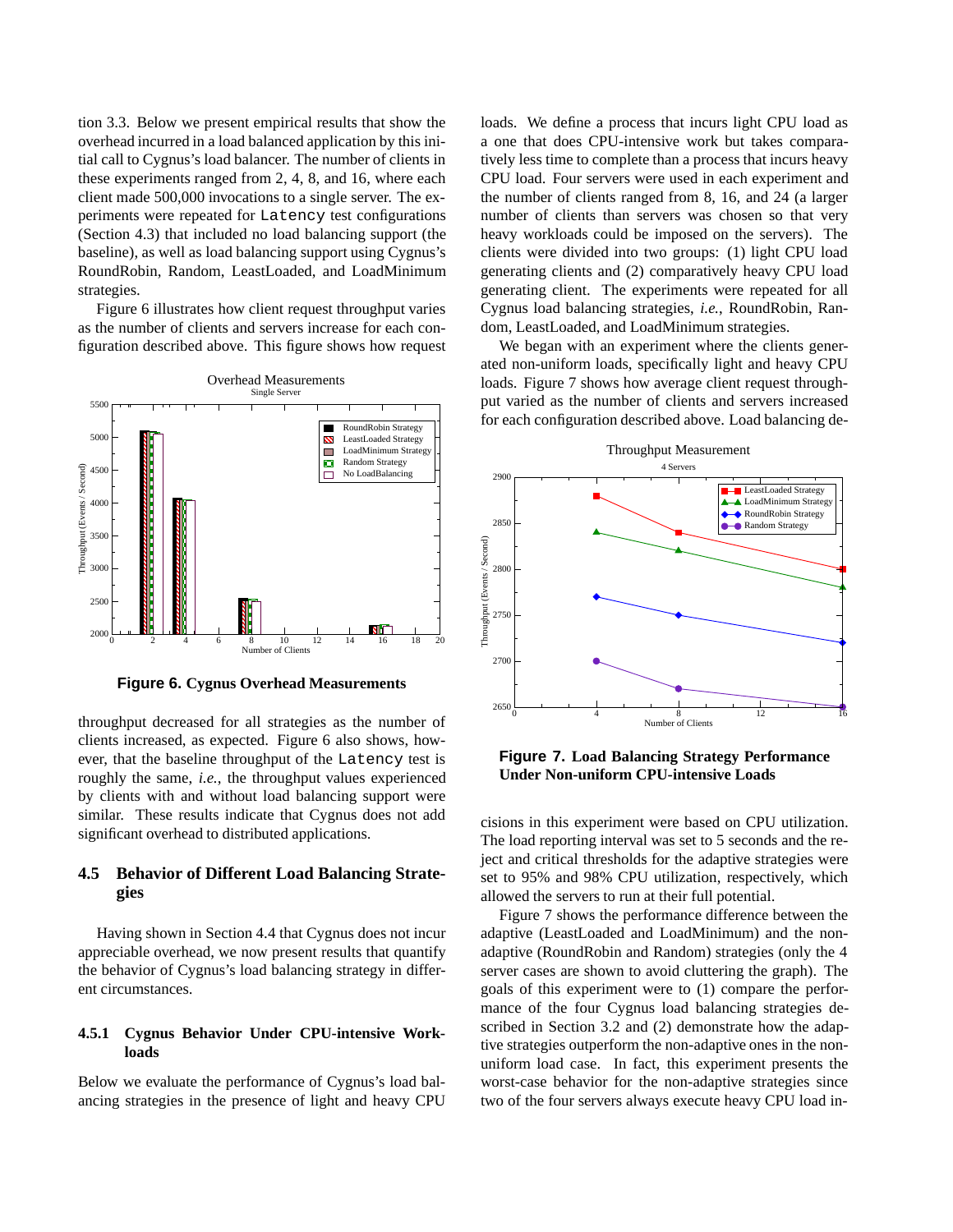tensive requests, while the other two servers execute the light CPU load intensive requests. Hence, two servers are extremely loaded, whereas the other two servers are less loaded. In contrast, the adaptive strategies utilized all the server resources, thereby improving the average client throughput.

Although our LBPerf testbed can only approximate actual workloads, our results indicate a significant difference in performance between the two types of load balancing strategies. Moreover, the performance advantage of adaptive strategies over non-adaptive ones would be even greater for CPU loads that were more intensive and non-uniform. To illustrate this point empirically, Figure 8 shows the maximum CPU utilization reached for each server in the experiment described above. This figure depicts how non-adaptive



**Figure 8. CPU Utilization in Each Server**

load balancing strategies can underutilize servers since they do not account for server load conditions. In contrast, adaptive strategies use this system state information to make effective dynamic load balancing decisions that can improve overall performance.

Figure 8 also shows the difference between the performance of the LoadMinimum and LeastLoaded adaptive strategies, which stems from the run-time threshold parameters available to each strategy. For example, as client requests are routed to a location, the LeastLoaded strategy uses the reject threshold value to decide whether to process incoming client requests or reject them. In contrast, the LoadMinimum strategy has no such threshold. Thus, even though both strategies choose the least loaded location to handle client requests, the LeastLoaded strategy has the luxury of using its reject threshold to prevent the system from being overly loaded sooner rather than later.

During periodic load reports, the LeastLoaded strategy determines if the location load has exceeded the critical threshold value. If so, this strategy migrates the particular location's session to the least loaded location, *i.e.*, it forces load shedding to occur. In the LoadMinimum strategy case, conversely, if the least loaded location's load is less than the monitored location's load by a certain percentage the load at the monitored location is migrated to the least loaded location.

In systems with highly non-uniform loads, some servers are loaded for short periods of time, whereas others are loaded for long periods of time. The LoadMinimum strategy will therefore try repeatedly to shed load from heavily loaded location's to less loaded locations. Although the number of migrations could be controlled by using a higher percentage value, some migrations are inevitable. The performance of LoadMinimum strategy in the presence of nonuniform loads will therefore generally be less than the performance of the LeastLoaded strategy, as shown in Figure 8.

We do not consider uniform loads in the above discussion since non-adaptive strategies can trivially perform as well as adaptive strategies. Our results and analysis show that the performance of the LeastLoaded strategy is better than the LoadMinimum strategy in the presence of nonuniform loads. Moreover, our results show how a thorough understanding of the run-time parameters associated with the LeastLoaded and LoadMinimum strategies is needed to set them appropriately. In the remainder of this section, we use LBPerf to study the importance of these parameters empirically.

#### **4.5.2 Importance of the Migration Threshold Value**

As discussed in Section 4.3.1, the performance of the Load-Minimum strategy depends heavily on the threshold value chosen. The chosen threshold value affects the number of migrations made to complete a particular client session. It is worthwhile, however, to consider whether moving a session to another location will speedup the completion of that session.

According to [23], session migrations are not always as effective as the initial session placement decisions, which suggests that careful analysis of session migration implications should be made before migrating a client session. Such observations are hard to validate, however, without proper empirical study of the scenario in an experimental testbed. We therefore used LBPerf to design an experiment that switched the threshold values and measured the number of migrations and the resulting throughput. We repeated this experiment for two different cases: (1) when the threshold value was 40% and (2) when the threshold value was 80%. We chose 80% to prevent or minimize client session migrations and 40% to determine what happens when a client session at a fully loaded location is migrated to a location with half the load.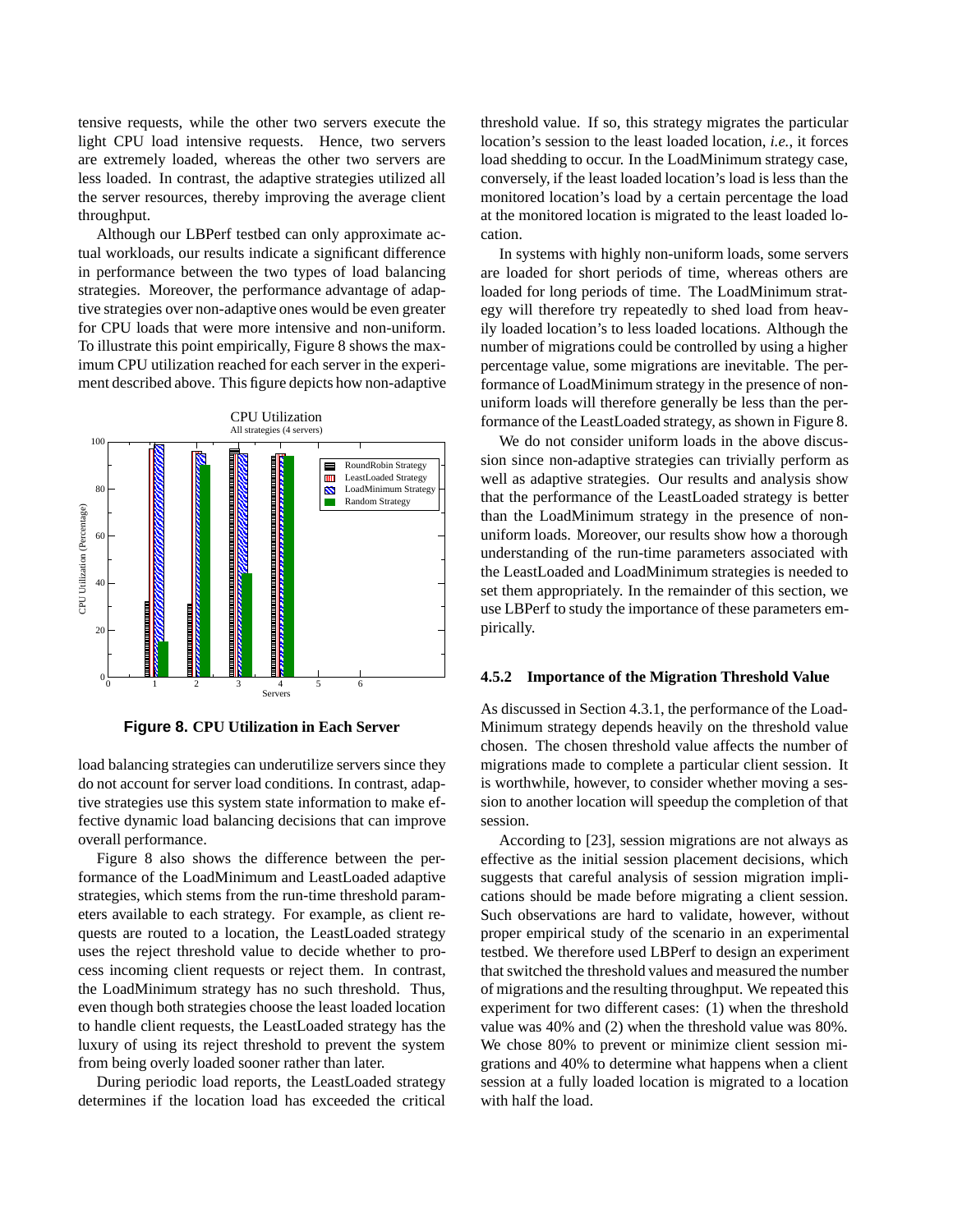To illustrate the performance implications of choosing different migration thresholds, Figure 9 shows the average client throughput achieved using the LoadMinimum strategy by changing the threshold values as the number of clients were varied between 4, 8, 16, and 32 (again, only results for 4 the server case are shown to avoid graph clutter). This figure shows the difference in the performance is



**Figure 9. Performance of the LoadMinimum Strategy Under Different Threshold Values**

insignificant when the load is very light, *i.e.*, when the difference between the number of clients and the number of servers is small. As the number of clients grows more than the number of servers, however, the increased load causes more migrations in the 40% case. Hence, the throughput difference with the 80% case is more significant.

These results should not be interpreted as implying that client session migrations are always bad, however, since in certain cases client session migrations help to shed load at heavily loaded locations to less loaded ones. An example is a scenario with non-uniform system loads, where the difference between the generated loads is so large that one type of workload takes a long time to complete, whereas another type of workload takes much less time to complete. In such cases, migrating the load from the heavily loaded location to the less loaded location can improve response time. The threshold value should therefore be selected based on (1) the request completion time, (2) type of servers in the system (which may be homogeneous or heterogeneous), and (3) the existing load in the system. Our future work will devise self-adaptive load balancing strategies that can tailor threshold values according to run-time state information in the system.

#### **4.5.3 Importance of the Reject and Critical Threshold Values**

Figure 7 shows the performance of the LeastLoaded and the LoadMinimum strategies in the presence of non-uniform CPU intensive loads. The configurations for that experiment were set in such a way that the servers performed at 100% CPU utilization. There are certain cases, however, where rather than overloading the system, we need to *bound* CPU utilization so that certain QoS properties (such as latency and response time) are met predictably.

As discussed in Section 4.3.1, the LeastLoaded strategy has two threshold values, *reject* and *critical*, that determine whether a server can be considered to receive request and when to migrate requests from one server to another, respectively. These thresholds help ensure control of the system utilization by the strategy. Although these thresholds may cause some requests to be rejected, such admission control may be needed to meet end-to-end QoS requirements.

We used LBPerf to design an experiment that switched the reject threshold values and measured the number of missed requests and the resulting throughput. The load reporting interval was set at 5 seconds and the reject and critical thresholds for the adaptive strategies were set at 75% and 98% CPU utilization, respectively. We chose these values to test what happens when the load at each server is kept at an optimal level (75% for this case) versus being very high (98%).

To illustrate the performance implications of choosing different reject threshold values, Figure 10 shows the average client throughput achieved using the LeastLoaded strategy by changing the threshold values as the number of clients were varied between 4, 8, 16 and 32 (again, only results for the four server cases are shown to avoid graph clutter). This figure shows the difference in the performance is insignificant when the load is very light, *i.e.*, when the difference between the number of clients and servers is small. As the number of clients grows in our experiment, however, the increased load causes more request rejections in the 75% case. Hence, the throughput difference with the 98% case is more significant.

#### **4.6 Summary of Empirical Results**

The empirical results in this section use LBPerf to help quantify how Cygnus's adaptive load balancing strategies can improve the distributed system scalability without incurring significant run-time overhead. Our results suggest that in the presence of non-uniform loads, the adaptive load balancing strategies outperform the non-adaptive load balancing strategies. By empirically evaluating Cygnus's adaptive load balancing strategies, we show that the Least-Loaded strategy performs better than the LoadMinimum strategy under such load conditions, which motivates the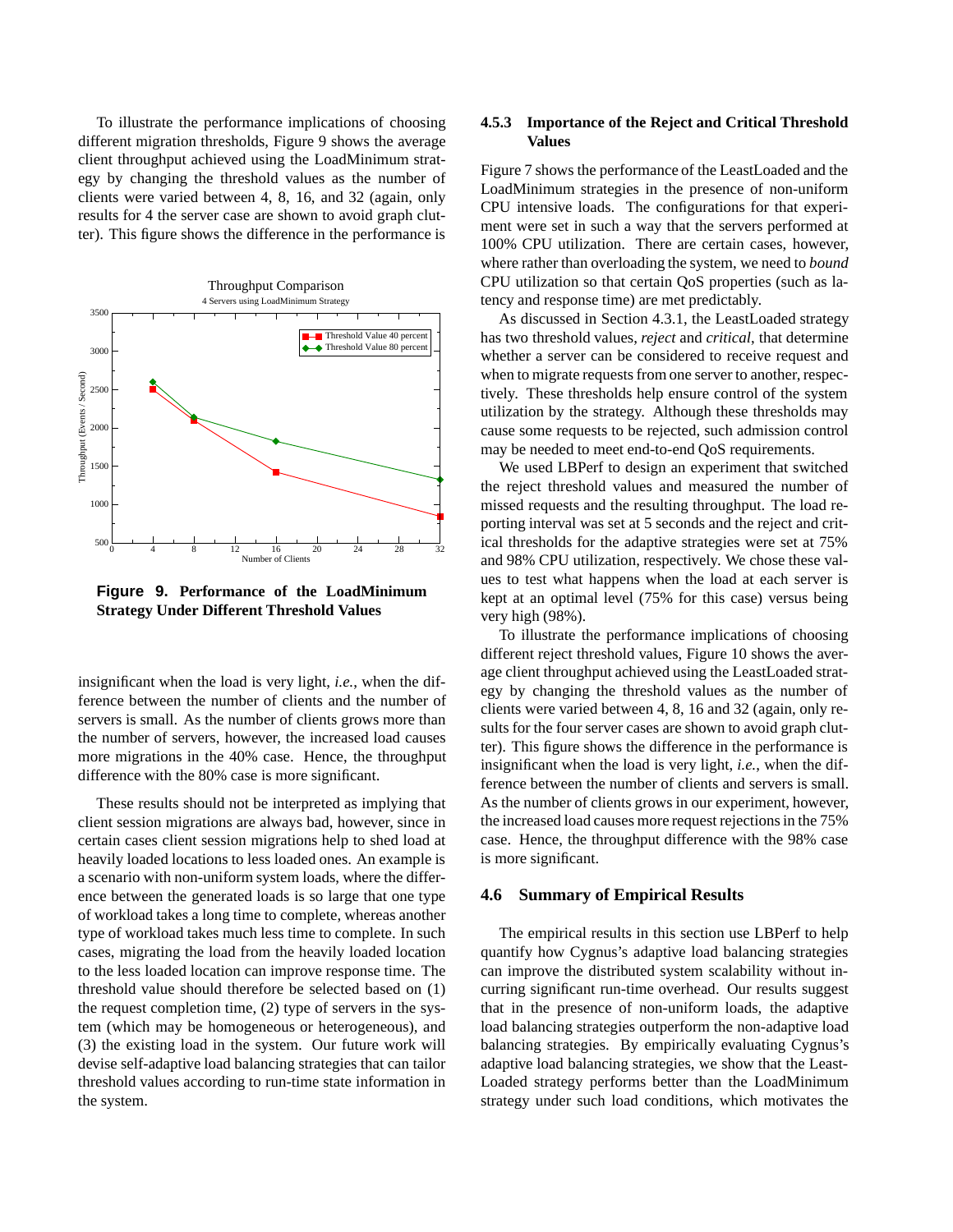

**Figure 10. Performance of the LeastLoaded Strategy Under Different Threshold Values**

choice of the LeastLoaded strategy in those conditions. We also showed the importance of (1) reducing the number of client request migrations and (2) maintaining system utilization to enable more predictable behavior from the adaptive load balancing strategies.

# **5 Related Work**

Load balancing middleware can enhance the flexibility of many types of distributed applications [7]. For example, load balancing middleware can take distributed system behavior and state into account when making load sharing and distribution decisions, enable flexible applicationdefined selection of load metrics, and can also make load balancing decisions based on request content.

Some load balancing middleware implementations [15, 10] integrate their functionality into the Object Request Broker (ORB) layer of the middleware itself, whereas others [9, 2, 1] implement load balancing support at a higher level, such as the common middleware services layer. The remainder of this section compares and contrasts our research on Cygnus with related efforts on CORBA load balancing middleware that are implemented at the following layers in the OMG middleware reference architecture.

 **Service layer.** Load balancing can be implemented as a CORBA service. For example, the research reported in [9] extends the CORBA Event Service to support both load balancing and fault tolerance via a hierarchy of *event channels* that fan out from event source *suppliers* to the event sink *consumers*. [2] extends the CORBA Naming Service to add load balancing capabilities. When a client calls the CosNaming::

NamingContext::resolve() operation it receives the IOR of the least-loaded server registered with the given name. This approach, however, introduces a problem in which many servers may register themselves with the same name. In contrast, Cygnus uses its LoadBalancer component to provide clients with the IOR of the next available leastloaded server, which ensures there are no naming conflicts with the available servers.

Various commercial CORBA implementations provide service-based load balancing. For example, IONA's Orbix [11] can perform load balancing using the CORBA Naming Service. Different group members are returned to different clients when they resolve an object. This design represents a typical non-adaptive per-session load balancer, which suffers from the disadvantages described in [18]. BEA's WebLogic [3] uses a per-request load balancing approach, also described in [18]. In contrast, Cygnus does not incur the per-request network overhead of the BEA approach, yet can still adapt to dynamic changes in the load.

 **ORB layer.** Load balancing can also be implemented within the ORB itself, rather than as a service. Borland's VisiBroker implements an ORB-based load balancing strategy, where Visibroker's object adapter [10] creates object references that point to Visibroker's Implementation Repository (called the OSAgent) that plays the role of an activation daemon and a load balancer.

The advantage of ORB-based load balancing mechanisms is that the amount of indirection involved when balancing loads can be reduced due to the close coupling with the ORB *i.e.*, the length of communication paths is shortened. The disadvantage of ORBbased load balancing, however, is that it requires modifications to the ORB itself. Until such modifications are adopted by the OMG, they will be proprietary, which reduces their portability and interoperability. The Cygnus service-based load balancer therefore does not rely on ORB extensions or non-standard features, *i.e.*, it does not require any modifications to TAO's ORB core or object adapter. Instead, it implements adaptive load balancing via standard CORBA mechanisms, such as *servant locators*, *server request interceptors*, and *IOR interceptors*. Unlike ORB-based load balancing approaches, however, Cygnus only uses standard CORBA features, so it can be ported to any C++ CORBA ORB that implements the CORBA specification.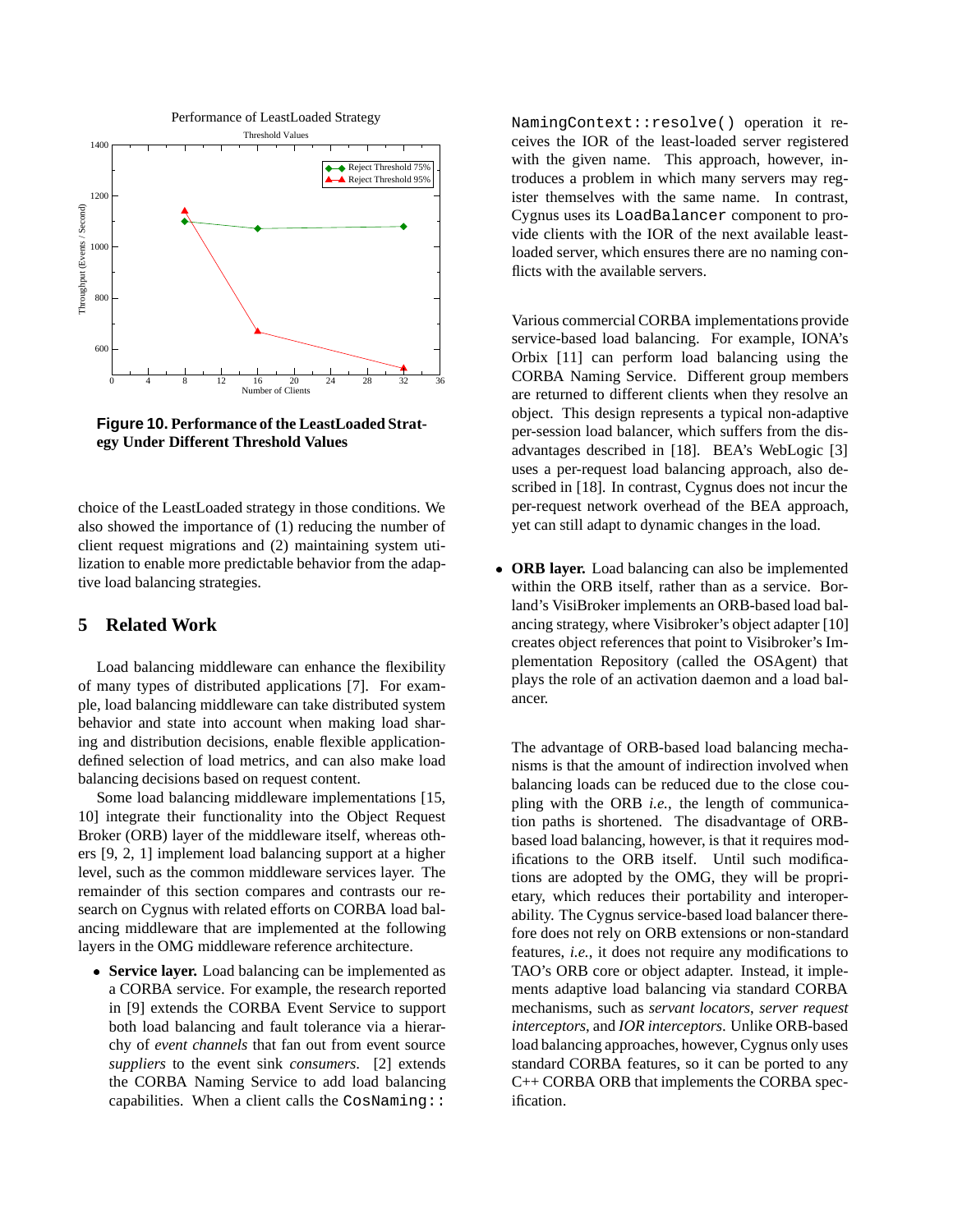### **6 Concluding Remarks**

Load balancing middleware is an important technology for improving the scalability of distributed applications. This paper describes Cygnus, which is a middleware load balancing and monitoring service designed to satisfy the requirements specified in Section 2. Cygnus provides a framework for integrating a range of adaptive and nonadaptive load balancing strategies, such as *RoundRobin*, *Random*, *LeastLoaded*, and *LoadMinimum*, to help increase overall system scalability for many types of CORBA middleware-based distributed applications in an efficient, transparent, and portable manner.

Our empirical results in this paper use the LBPerf benchmarking toolkit to show how various load balancing strategies supported by Cygnus allow distributed applications to be load balanced efficiently. Cygnus increases the scalability of distributed applications by balancing requests across multiple back-end server members without increasing round-trip latency substantially. The adaptive load balancing strategies implemented in Cygnus generally handle non-uniform workloads much better than its non-adaptive strategies. The threshold values configured with Cygnus's adaptive load balancing strategies help maintain various QoS properties, such as throughput, latency, and CPU utilization.

Our empirical benchmarks also revealed how tuning threshold parameters is essential to improve the performance and scalability of distributed applications. We therefore plan to focus our future work on *self-adaptive* load balancing strategies, which dynamically tune these threshold values according to the run-time state of distributed applications they manage.

### **References**

- [1] M. Aleksy, A. Korthaus, and M. Schader. Design and Implementation of a Flexible Load Balancing Service for CORBA-based Applications. In *Proc. of the International Conf. on Parallel and Distributed Processing Techniques and Applications (PDPTA'01)*, Las Vegas, USA, June 2001.
- [2] T. Barth, G. Flender, B. Freisleben, and F. Thilo. Load Distribution in a CORBA Environment. In *Proc. of the International Symp. on Distributed Objects and Applications (DOA'99)*, Edinburgh, Scotland, Sept. 1999. OMG.
- [3] BEA Systems Inc. WebLogic Administration Guide. edoc.bea.com/wle/.
- [4] Cisco Systems, Inc. High availability web services. www.cisco.com/warp/public/cc/so/neso/ ibso/ibm/s390/mnibm\_wp.htm, 2000.
- [5] S. P. Dandamudi and M. K. C. Lo. A Comparitive study of Adaptive and Hierarchical Load sharing policies for Distributed Systems. In *International Conference on Computers and Their Applications*, Mar. 1998.
- [6] D. L. Eager, E. D. Lazowska, and J. Zahorjan. Adaptive Load Sharing in Homogeneous Distributed Systems. *IEEE Tran. on Software Engineering*, 12(5):662–675, May 1986.
- [7] T. Ewald. Use Application Center or COM and MTS for Load Balancing Your Component Servers. www.microsoft.com/msj/0100/loadbal/ loadbal.asp, 2000.
- [8] E. Gamma, R. Helm, R. Johnson, and J. Vlissides. *Design Patterns: Elements of Reusable Object-Oriented Software*. Addison-Wesley, Reading, MA, 1995.
- [9] K. S. Ho and H. V. Leong. An Extended CORBA Event Service with Support for Load Balancing and Fault-Tolerance. In *Proc. of the International Symp. on Distributed Objects and Applications (DOA'00)*, Antwerp, Belgium, Sept. 2000. OMG.
- [10] I. Inprise Corporation. VisiBroker for Java 4.0: Programmer's Guide: Using the POA. www.inprise.com/techpubs/books/vbj/ vbj40/programmers-guide/poa.html, 1999.
- [11] IONA Technologies. Orbix 2000. www.iona.com/products/orbix2000\_home.htm.
- [12] Khanna, S., *et al.* Realtime Scheduling in SunOS 5.0. In *Proceedings of the USENIX Winter Conference*, pages 375–390. USENIX Association, 1992.
- [13] W. G. Krebs. Queue Load Balancing / Distributed Batch Processing and Local RSH Replacement System. www.gnuqueue.org/home.html, 1998.
- [14] T. Kunz. The Influence of Different Workload Descriptions on a Heuristic Load Balancing Scheme. *IEEE Transactions on Software Engineering*, 17(7):725–730, July 1991.
- [15] M. Lindermeier. Load Management for Distributed Object-Oriented Environments. In *Proc. of the 2*nd *International Symp. on Distributed Objects and Applications (DOA 2000)*, Antwerp, Belgium, Sept. 2000. OMG.
- [16] Object Management Group. *The Common Object Request Broker: Architecture and Specification*, 3.0.2 edition, Dec. 2002.
- [17] O. Othman, J. Balasubramanian, and D. C. Schmidt. The Design of an Adaptive Middleware Load Balancing and Monitoring Service. In *LNCS/LNAI: Proceedings of the Third International Workshop on Self-Adaptive Software*, Heidelberg, June 2003. Springer-Verlag.
- [18] O. Othman, C. O'Ryan, and D. C. Schmidt. Strategies for CORBA Middleware-Based Load Balancing. *IEEE Distributed Systems Online*, 2(3), Mar. 2001.
- [19] O. Othman and D. C. Schmidt. Optimizing Distributed system Performance via Adaptive Middleware Load Balancing. In *Proceedings of the Workshop on Optimization of Middleware and Distributed Systems*, Snowbird, Utah, June 2001. ACM SIGPLAN.
- [20] D. C. Schmidt, R. Schantz, M. Masters, J. Cross, D. Sharp, and L. DiPalma. Towards Adaptive and Reflective Middleware for Network-Centric Combat Systems. *CrossTalk*, Nov. 2001.
- [21] D. C. Schmidt, M. Stal, H. Rohnert, and F. Buschmann. *Pattern-Oriented Software Architecture: Patterns for Concurrent and Networked Objects, Volume 2*. Wiley & Sons, New York, 2000.
- [22] J. Xu and D. L. Parnas. Scheduling Processes with Release Times, Deadlines, Precedence, and Exclusion Relations.